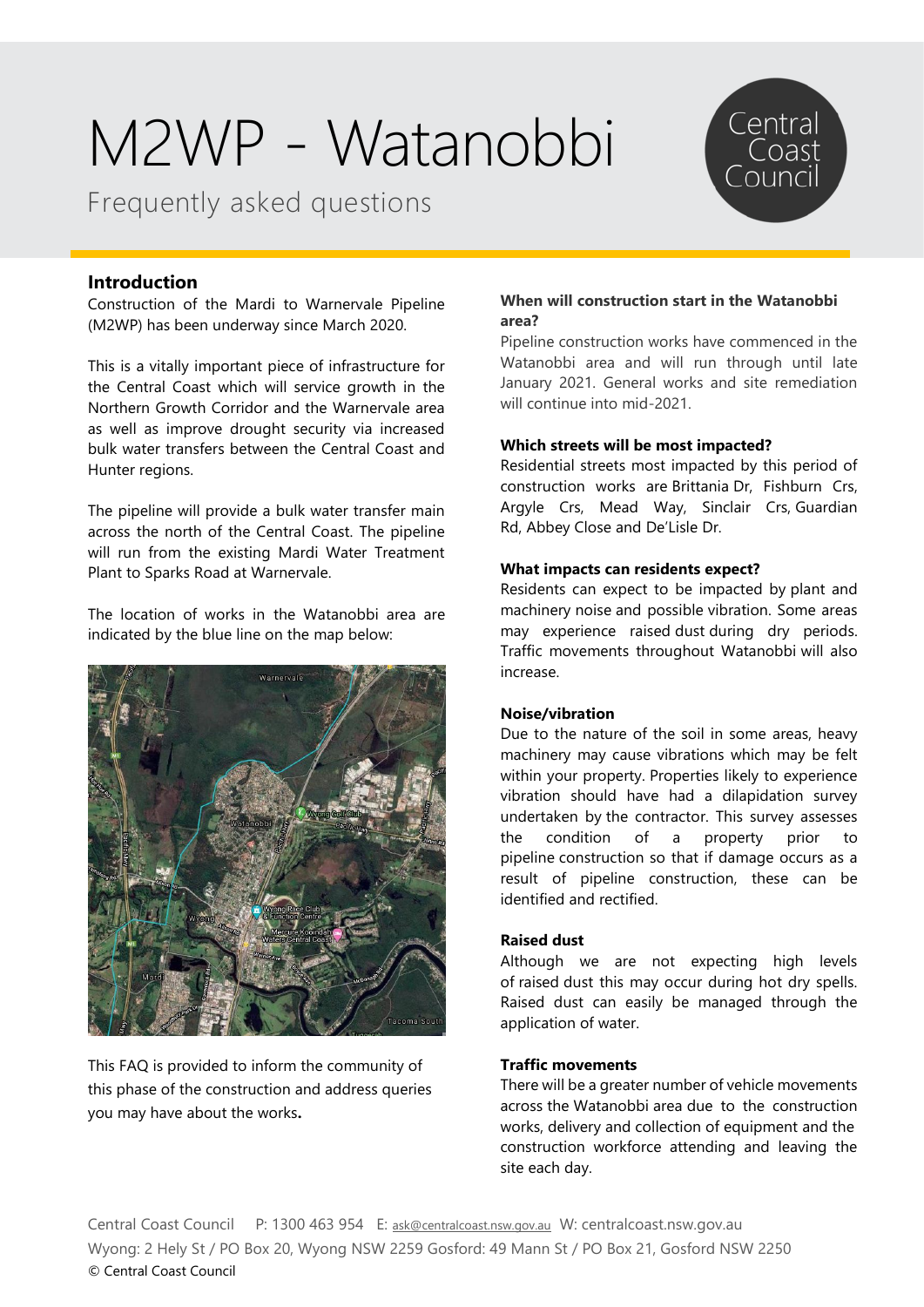Frequently asked questions

# **What measures does Council have in place to mitigate these impacts and protect the environment?**

Council has continuously considered the community and environmental impacts throughout the planning and design stages of M2WP and has taken a range of actions to minimise these impacts.

Extensive environmental investigations have been undertaken over the past five years, adding to Council's existing understanding of the local environment. This information has allowed the project team to select the most appropriate methods for constructing the pipeline whilst minimising environmental and community impacts. These methods include tunneling the pipe significantly below the more sensitive environmental areas such as the Coastal SEPP Wetland north of Watanobbi and the sensitive riparian areas of Wyong River and Porters Creek.

# **I use my back gate to access council land at the back of my property. Can I still do this during construction?**

Temporary fencing has been erected to exclude the pipeline construction from public space areas. There will be no public access within the fenced areas for the safety of crews and the community.



**Where will workers access the site?** Workers will access the Watanobbi construction site via Pacific Hwy, Brittania Dr, Railway Rd, Guardian Rd, Mead Way, De'Lisle Dr and Sinclair Crs.

There will be light vehicle only usage of Abbey Cl and Argyle St, Watanobbi.

Central<br>Coast

Although unlikely to change, the contractor may look at alternatives if conditions mean these access points are no longer viable.

### **What are the working hours for the construction phase?**

Normal working hours are:

- Monday to Friday 7am-6pm
- Saturday 8am-2pm

However special operations, such as the Horizontal Directional Drilling may require 24/7 operation due to technical constraints.

Workers will usually commence arriving at the works areas from 6.30am in readiness for construction commencement from 7am.

Where out of hours works are required all affected residents will be notified and all reasonable measures to avoid disturbance will be implemented. 



# **What if the construction schedule changes? Who will inform me and how?**

We will work as hard as possible to keep to these construction schedules, however, the nature of the project means that our 'best laid plans' could change due to a number of factors including weather, local environmental factors or unforeseen events.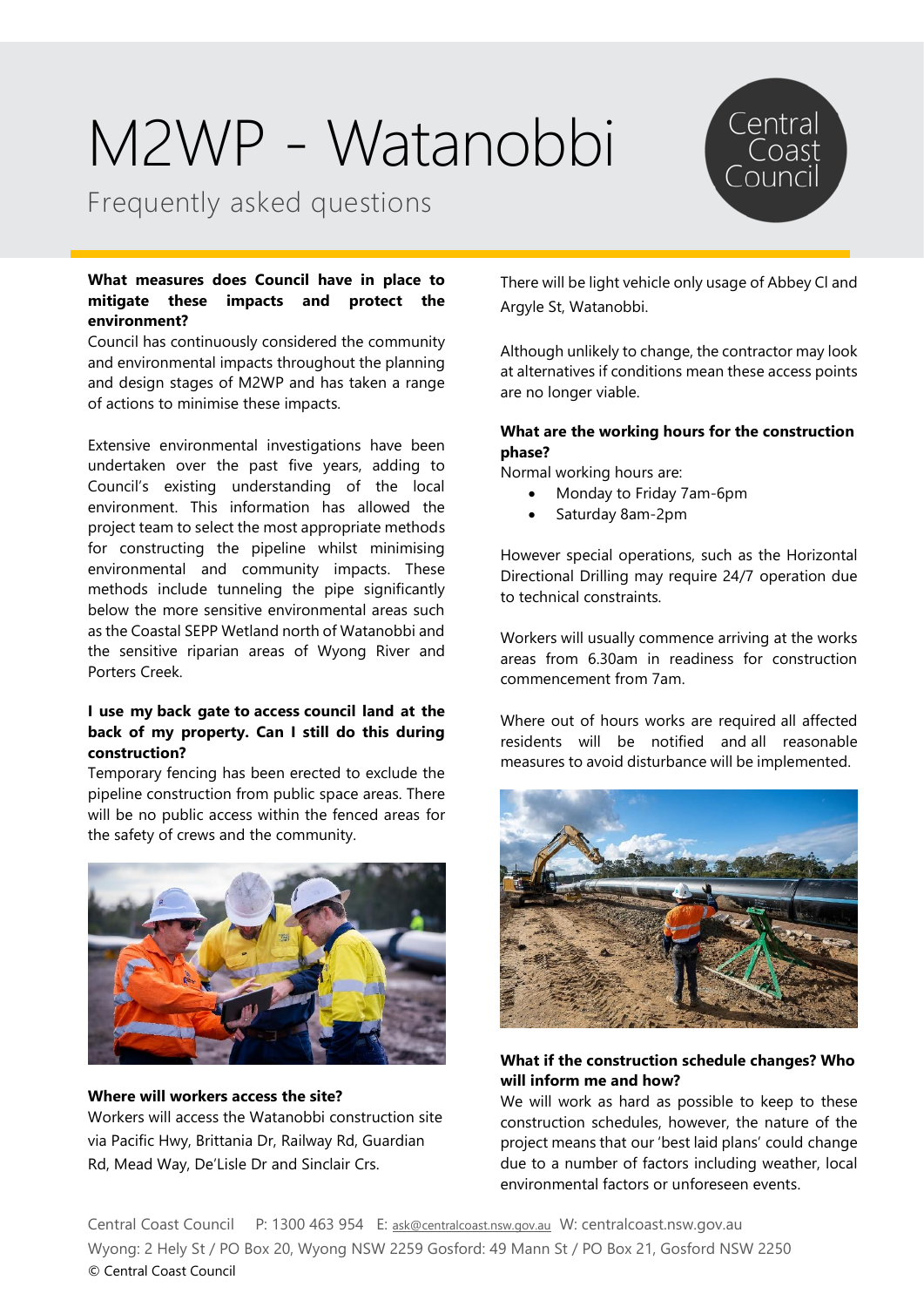Frequently asked questions



In the event of a significant change to the construction schedule, the Project Team will inform impacted residents via letterbox drops or door knocking. Our Project Team can be contacted via email on [M2WP@centralcoast.nsw.gov.au](mailto:M2WP@centralcoast.nsw.gov.au) or by phone on 1800 413 841.



# **What changes will I see once the construction is complete?**

Once the areas are restored, the only visual indications will be:

- Air valves and pit covers over scour valves will be visible above the pipe and at various locations where service valves will be located
- A 10m cleared grassed area or access track over the 10m pipeline easement
- Occasional short sections of unsealed access tracks for maintenance purposes
- Reduced weed densities due to the restoration goal of improving the disturbed areas through weed removal
- Tree line pulled back from property boundary only where required
- The Albert Warner Valve House building which has been architecturally designed and is located next to Lakes Grammar School at Warnervale

# **How big is the pipe?**

The pipe will be 1000mm in diameter with the exception of a small section of pipe at Nikko Road, Warnervale which will be 375mm. The pipe is approximately 9km in length.

### **Will the pipe be noisy when operating?**

Once construction is complete, there will be no noise generated from the pipeline. The pumps used to transport the water through the pipe are existing units located at the Mardi Water Treatment Plant. The flow velocity will not cause any noise or vibration. Periodic inspections and maintenance of the pipeline valves will be required as per standard council maintenance of its assets. 

# **How far from my property boundary will the pipeline be located?**

This varies dependent on location, however the closest the pipeline will be to a property rear boundary is 5m.